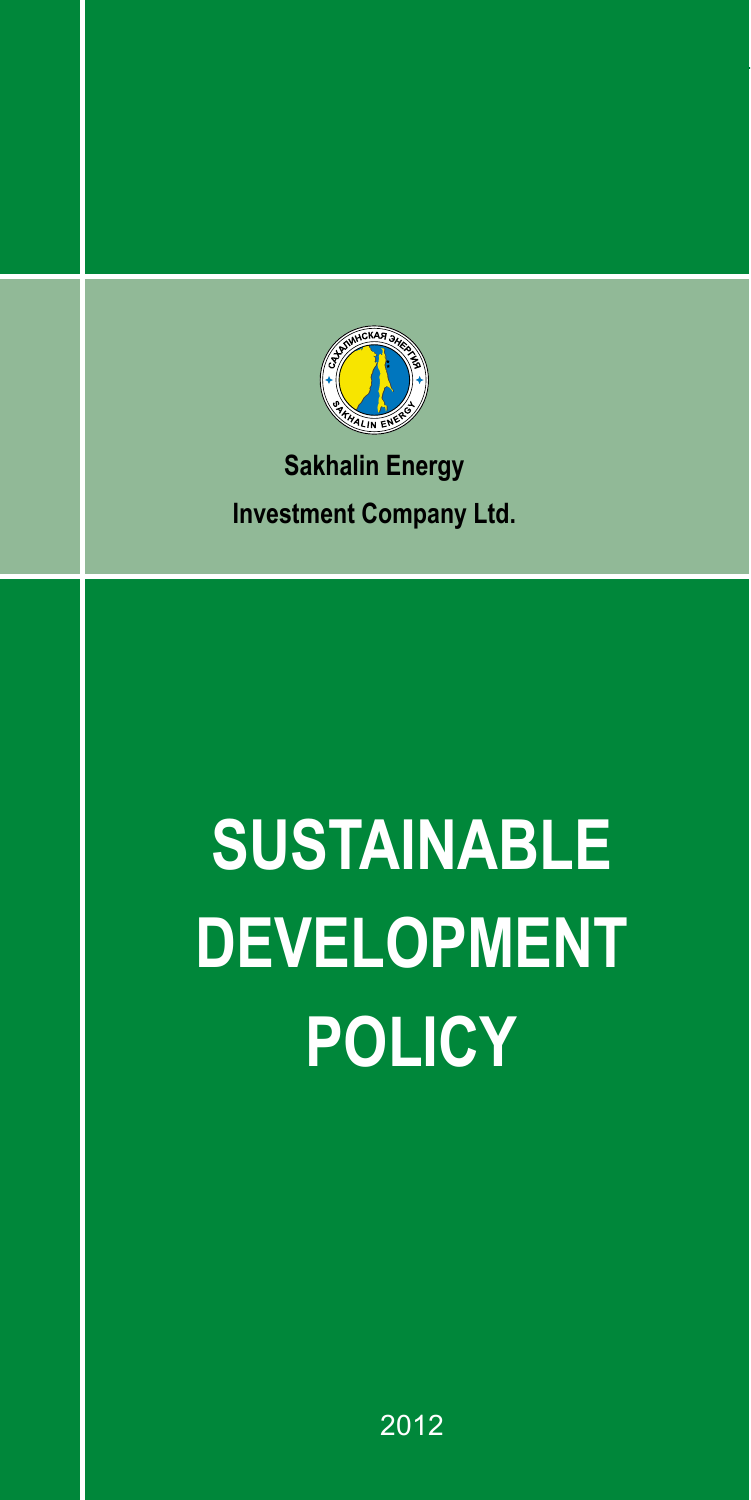## **CONTENT**

*The objective of Sakhalin Energy is to commercially develop, operate and market the hydrocarbon resources and associated infrastructure governed by the Sakhalin-2 licenses for the sustainable benefit of shareholders, the Russian Federation, the Sakhalin Oblast and the wider community.*

*Sustainable development and corporate social responsibility (CSR) are essential components of Sakhalin Energy's business way and strategic development. CSR is a tool part of an on-going corporate strategy to increase our prominence in the society and develop our business in sustainable and ethical manner.*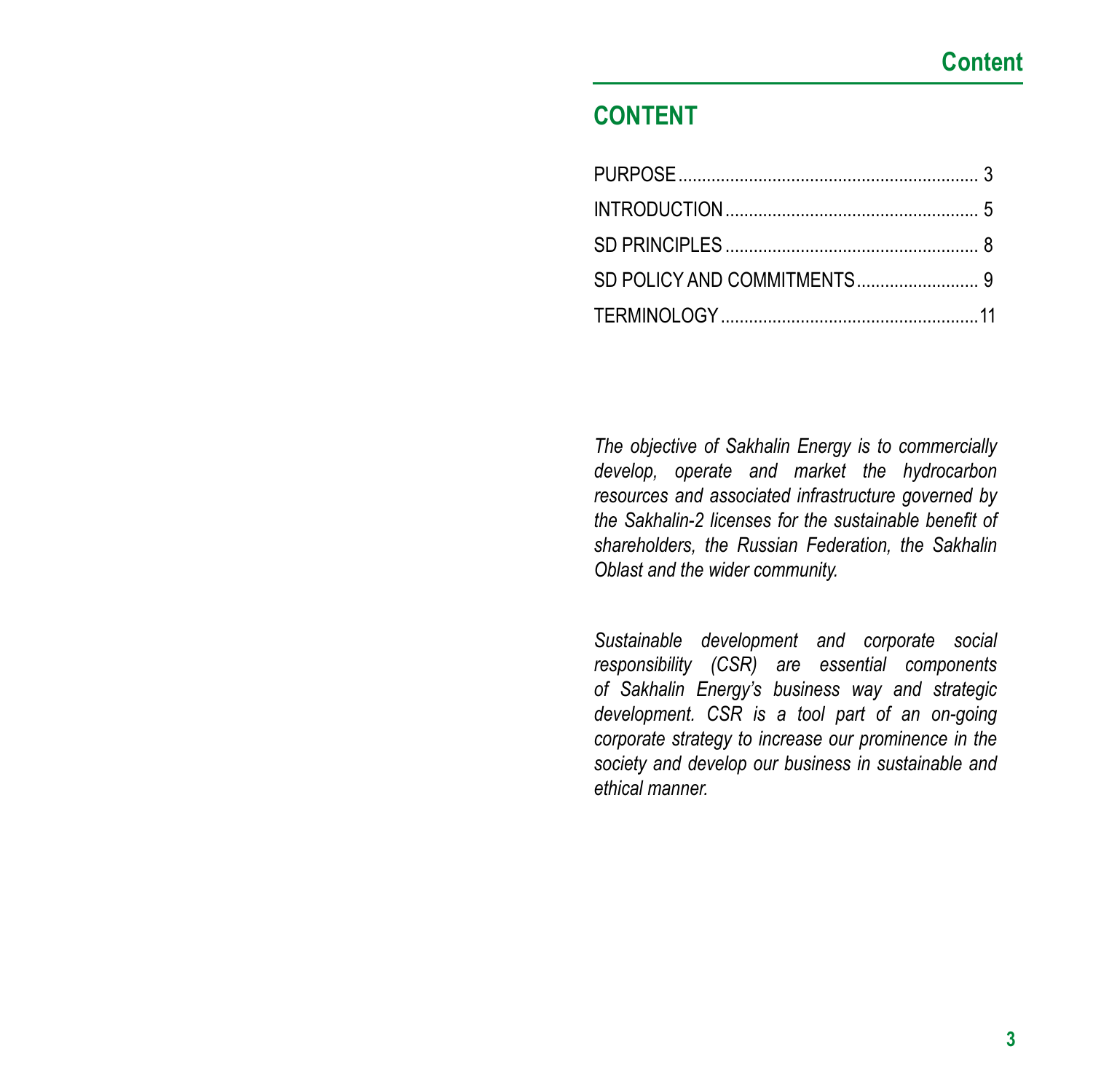#### **PURPOSE**

In the Statement of General Business Principles Sakhalin Energy:

- • Commits to contribute to sustainable development: "To contribute to sustainable development. This requires balancing short and long term interests, integrating economic, environmental and social considerations into business decision-making".
- • Recognises six areas of responsibility including a responsibility to society: "To conduct business as responsible corporate members of society, to observe the laws of the Russian Federation and the other countries in which Sakhalin Energy operates, to support fundamental human rights in line with the legitimate role of business, and to give proper regard to health, safety, security and the environment".

The main purposes of the document are to:

- • Outline Sakhalin Energy's approach to sustainable development (SD) and SD principles.
- Describe Sakhalin Energy's policy and commitments to contribute to sustainable development.

Each employee of Sakhalin Energy (including contractor staff) has the responsibility to discharge the requirements of this Policy.

CED reviews and approves the SD Policy. On their behalf it is authorised by the Chief Executive Officer (CEO).

The Policy is communicated to all staff and made available to the public (via internet website).

### **INTRODUCTION**

Sakhalin Energy shares approach along with the principles and provisions of ISO 26000: 2010 standard Guidance on Social Responsibility containing the following definition of social responsibility for any type of organisation, whether commercial company, state organisation or non-profit organisation: "The responsibility of an organisation for the impacts of its decisions and activities on society and the environment, through transparent and ethical behaviour that contributes to sustainable development including health and the welfare of society, takes into account the expectations of stakeholders, is in compliance with applicable law and consistent with international norms of behaviour, and is integrated throughout the organisation and practiced in its relationships".

The concept of SD is about ensuring that "the needs of the present generation are met without compromising the ability of future generations to meet their own needs"<sup>1</sup> . Sakhalin Energy adopts this widely followed definition of SD.

This SD Policy has been pursued throughout the entire duration of the Sakhalin-2 project by incorporating SD principles into the business policies, plans and processes of the Company. In this sense, sustainable development presumes and ensures economic effectiveness, environmental safety, social justice and ethical behaviour, combined with an overall reduction of human impact on the biosphere. That is implemented via strong, transparent, constructive and systematic co-operation and two-way communication with all groups of stakeholders. Such cooperation has proved to be the backbone of our success.

<sup>1</sup> Our Common Future; UN World Commission on Environment and Development (The Brundtland Commission), 1987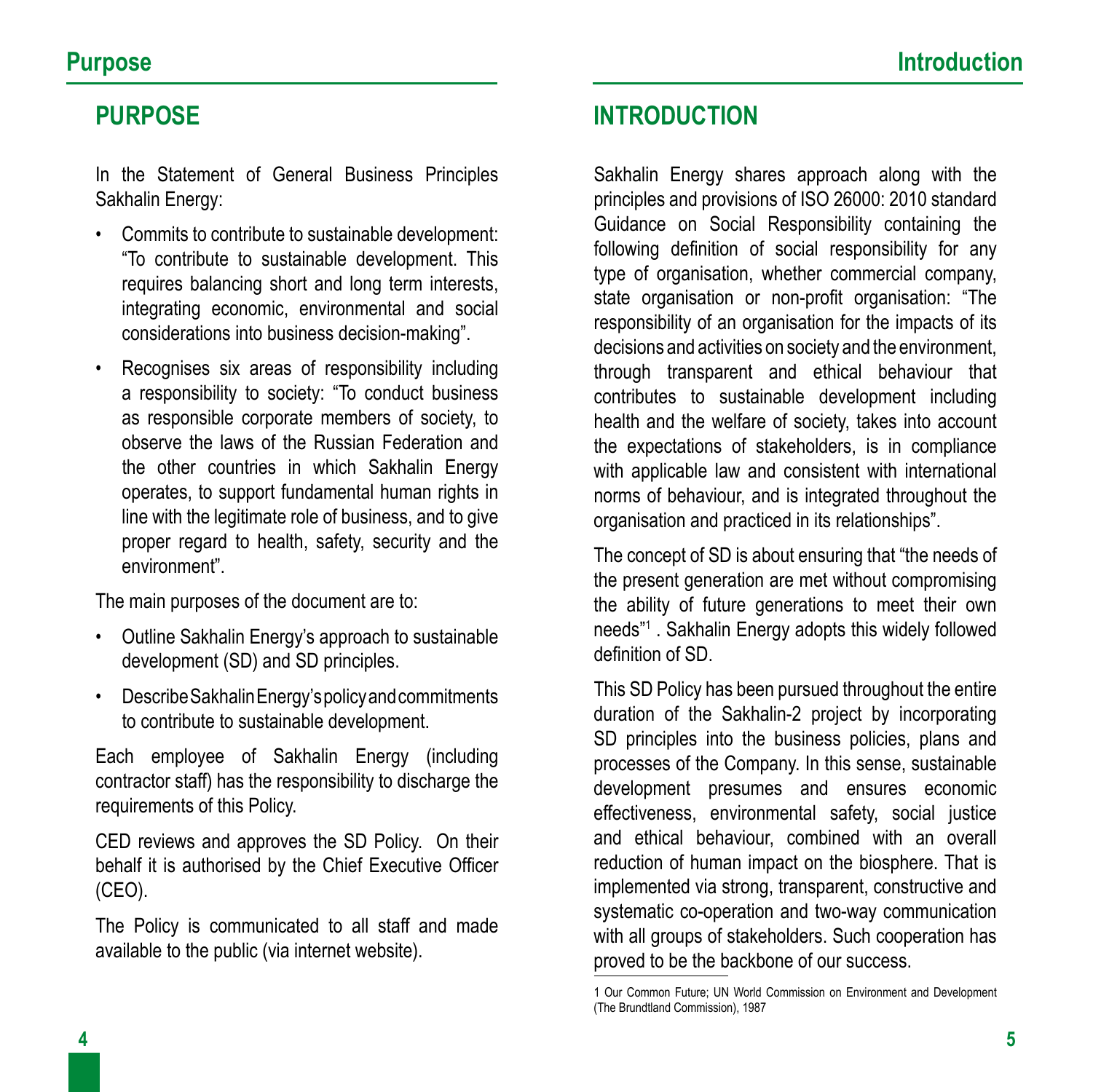Measures implemented by Sakhalin Energy in the framework of the SD Policy over the last years resulted in considerable achievements:

- On the basis of the best Russian and international experience with attracting stakeholders to open and honest discussion the detailed system of standards and commitments in health, safety, environmental and social spheres (please see Health, Safety, Environmental and Social Action Plan) was developed.
- SD principles have been embedded into business policies, plans, procedures and processes.
- The processes of regular provision of information to stakeholders and reporting on the CSR performance and fulfilment of the HSESAP commitments have been implemented to ensure openness and transparency.
- • Internal and independent external verification and monitoring have been implemented to ensure that the HSESAP commitments are being complied with measures of informing stakeholders and public about the results of the compliance checks have been implemented.
- • Efficient engagement with stakeholders with the special focus on project affected communities and vulnerable groups has been ensured. The implementation of the community – Company dialogue process aiming at open transparent relations not only contributes to the efficient Sakhalin-2 project implementation but also is the necessary prerequisite for further development in the region.
- • Three-level system of direct communication with communities is a unique mechanism developed and tested by the Company: information exchange

with stakeholders happens at each level of organization and between them. The system levels are Company, community liaison organization and information centres based in local libraries in 23 Sakhalin communities.

• The Company has allocated significant amount of social investments in Sakhalin Oblast. These initiatives aimed at solving topical problems have contributed to real increase of life quality; a number of social programmes have been singled out as complying with the best Russian and international SD/CSR practice.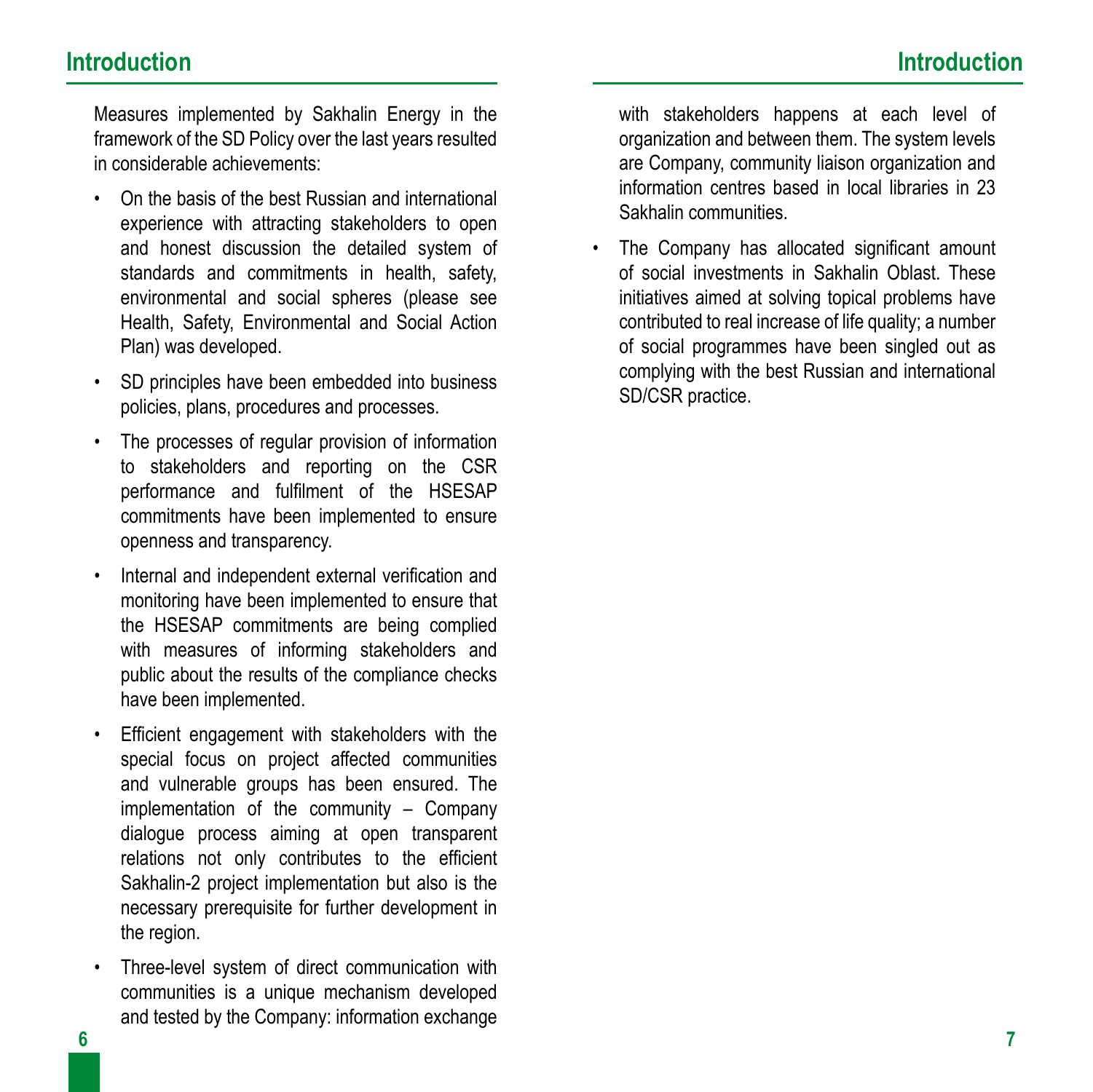#### **SD PRINCIPLES**

The Company endeavours to take a lead on sustainable development taking into account the Rio Declaration<sup>2</sup> principles applicable for business as a member of society.

The starting point of the Policy are the seven *SD principles* that the Company adheres to:

- • Respect and promote human rights.
- • Identify and mitigate economic, environment and social risks and impacts.
- • Use resources efficiently and enhance environmental and biodiversity protection.
- • Maximize profitability.
- • Develop strategic partnerships to enhance sustainable development of host communities.
- • Engage with stakeholders openly and honestly and take their views and concerns into account in Company's decision-making.
- • Deliver sustainable value to employees, shareholders, contractors, business partners, and host communities.

#### **SD POLICY AND COMMITMENTS**

To fulfill these principles the *SD Policy* is:

- Sakhalin Energy will carry out its business responsibly and efficiently so as to deliver a robust project that will maximise benefits to the Russian Federation, the Sakhalin community and shareholders.
- Sakhalin Energy will contribute to the present and future needs of society on Sakhalin Island while keeping a balance between economic development, environmental protection and social responsibility taking into account cultural diversity.
- Sakhalin Energy will work with stakeholders to identify ways to contribute to the wider, long-term economic, environmental and social benefits in the Sakhalin region.

To comply with the abovementioned principles Sakhalin Energy's *SD commitments* are:

- Continue to embed SD principles into business plans, procedures and processes.
- • Continue to ensure compliance with the HSE and Social Performance commitments and policy and standards stipulated in the Health, Safety, Environmental and Social management system and Action Plan (HSE&SP-MS and HSESAP).
- Continue to inform and engage with our stakeholders on company's SD performance and seek feedback.
- Continue to develop and implement social investment/SD programmes that are linked to the Company's strategy, and have clear procedures and controls.

<sup>2</sup> Rio Declaration in Environment and Development adopted by The United Nations Conference on Environment and Development (Rio de Janeiro, 3-14 June 1992)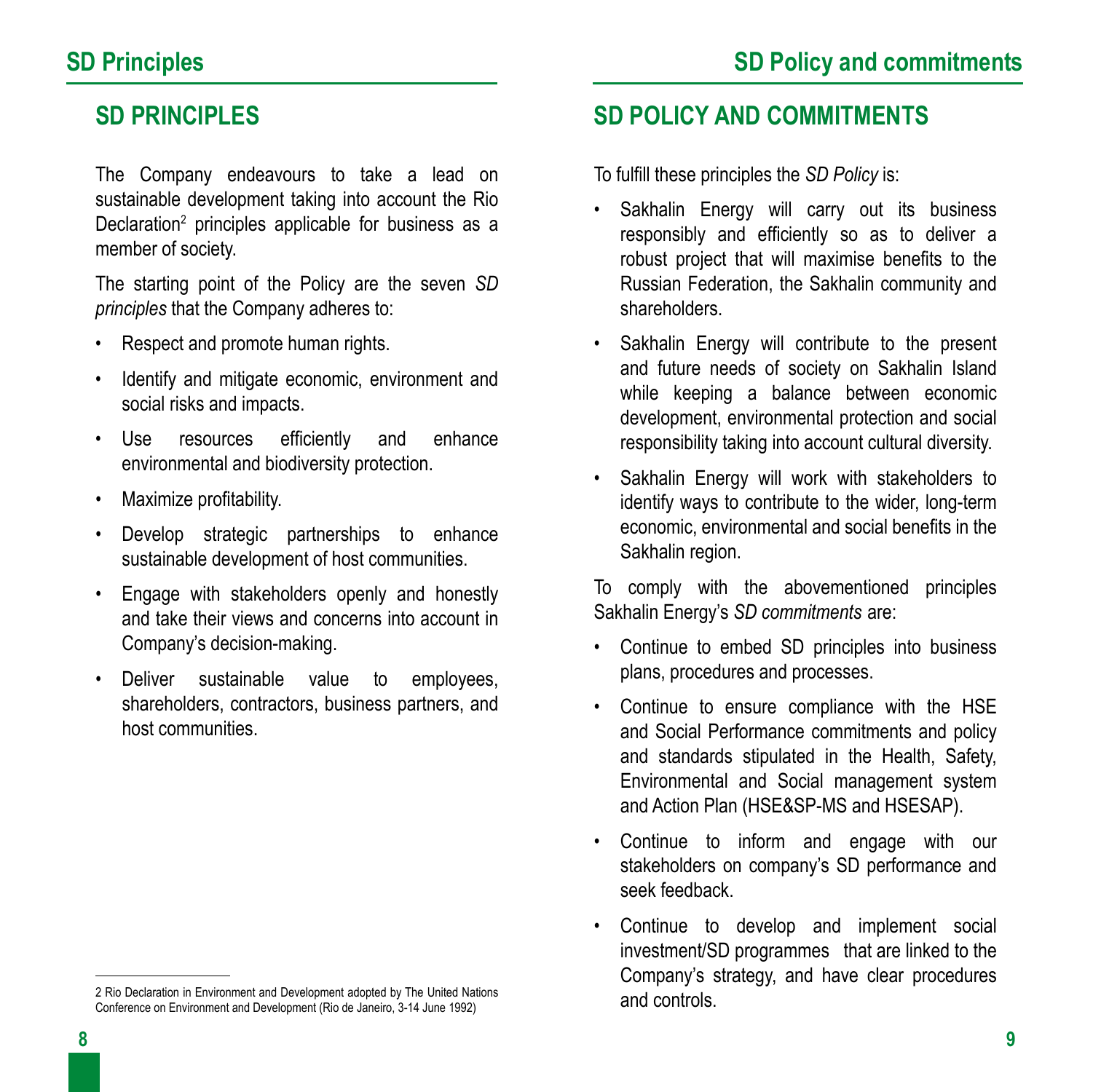#### **SD Policy and commitments Terminology**

- • Continue to have focus on developing strategic partnerships with external stakeholders to enhance positive impact of community development programmes.
- • Issue annual non-financial reporting in accordance with the international AA1000 and Global Reporting Initiative (GRI) standards and principles.
- Be a participant of the UN Global Compact  $3$  (GC) complying with its ten principles $4$  and promoting them.
- Be a member of UN GC LEAD<sup>5</sup> demonstrating sustainability leadership in particular:
	- • continuously advance sustainability performance and work towards implementing the GC Blueprint for Corporate Sustainability Leadership<sup>6</sup>.
	- • share related outcomes and learnings with the broader universe of companies in the Global Compact and broader by participating in global initiatives as well as in Global Compact Local **Networks**

### **TERMINOLOGY**

| <b>Term</b><br><b>Definition</b> |                                                 |                                                                                                                                                                                                                                                                                                                                                                                          |
|----------------------------------|-------------------------------------------------|------------------------------------------------------------------------------------------------------------------------------------------------------------------------------------------------------------------------------------------------------------------------------------------------------------------------------------------------------------------------------------------|
|                                  | AA1000<br>Stakeholder<br>Engagement<br>Standard | The standard form AA 100 series<br>standards that aims to secure<br>the quality of organizations'<br>engagement with their stakeholders<br>in the context of learning,<br>governance and accountability.<br>The AA1000SES can be used<br>as a stand-alone standard or in<br>collaboration with other standards<br>(e.g. AA1000 Assurance Standard,<br>Global Reporting Initiative, ISO). |
|                                  | Corporate<br>Social<br>Responsibility           | Integration of economic, social,<br>and environmental issues into<br>corporate governance and<br>business systems and processes<br>using innovative and proactive<br>solutions to address economic,<br>social, and environmental impacts<br>and challenges and involving both<br>internal and external stakeholders<br>to improve CSR performance.                                       |
|                                  | Cultural<br>diversity                           | A diversity of human societies and<br>cultures in a specific region, or in<br>the world as a whole.                                                                                                                                                                                                                                                                                      |
|                                  | Global<br>Reporting<br>Initiative               | <b>Global Reporting Initiative (GRI)</b><br>is a non-profit organization that<br>promotes economic, environmental<br>and social sustainability. GRI<br>provides all companies and<br>organizations with a comprehensive<br>sustainability reporting framework<br>that is widely used around the<br>world. GRI's sustainability reporting                                                 |

<sup>3</sup> Sakhalin Energy joined the UN Global Compact in November 2009.

<sup>4</sup> Ten UN Global Compact's universally accepted principles in the areas of human rights, labour, environment and anti-corruption.

<sup>5</sup> UN GC LEAD launched in January 2011 is a UN GC initiative with the the primary objective is to support leading UN Global Compact participants in their efforts to achieve higher levels of corporate sustainability performance – as outlined by the Blueprint for Corporate Sustainability Leadership – and give them proper recognition for doing so. Global Compact LEAD is a platform for the implementation of the Blueprint for Corporate Sustainability Leadership that was launched at the Global Compact Leaders Summit in June 2010.

<sup>6</sup> The Blueprint is a new model of leadership within the Global Compact, which has been designed to inspire advanced performers to reach the next level of sustainability performance. It identifies criteria for leadership practice in three distinct but overlapping dimensions: (i) integrating the ten principles into strategies and operations; (ii) taking action in support of broader UN goals and issues; and (iii) engaging with the UN Global Compact; as well as cross-cutting components.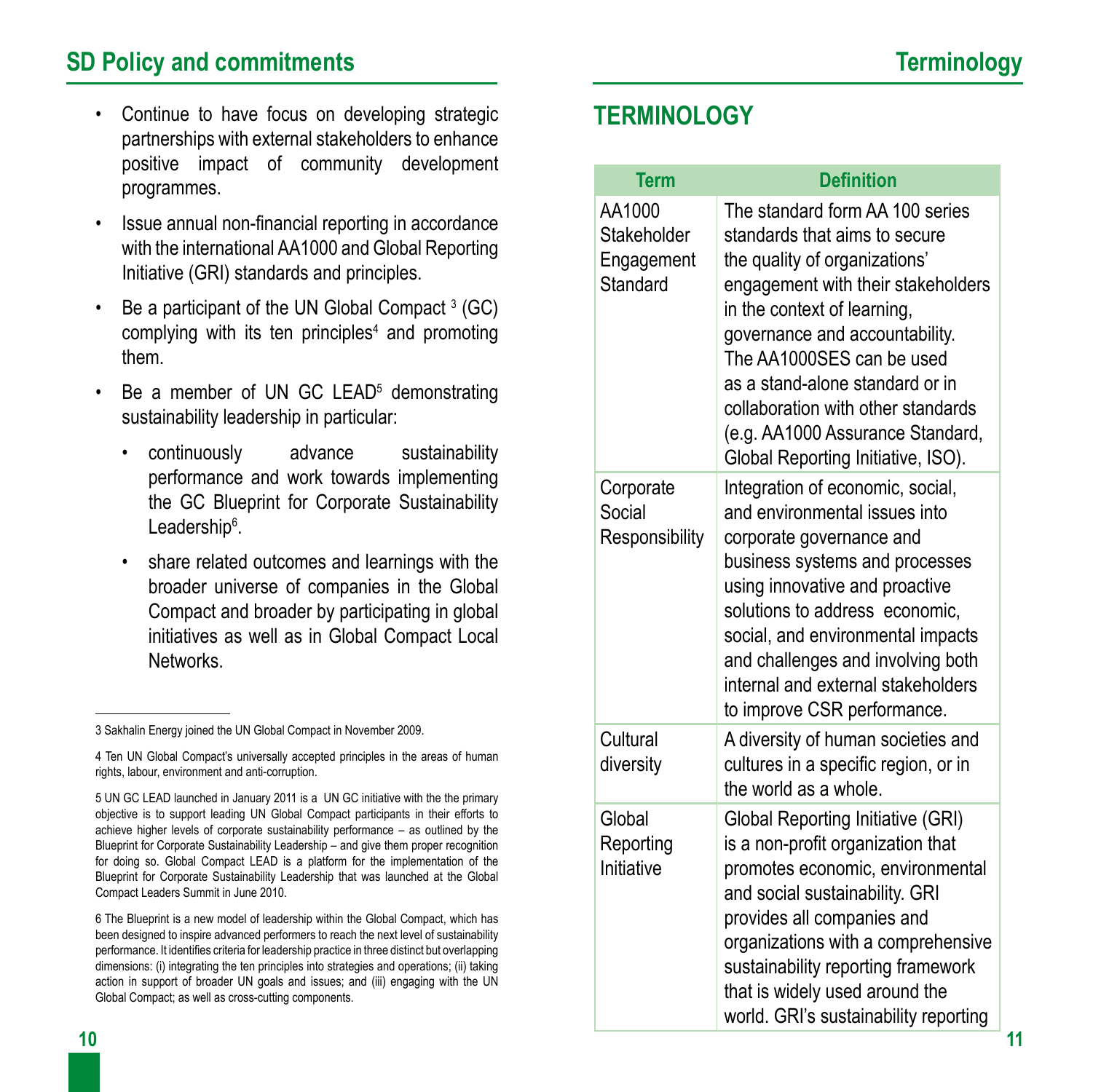|                                  | framework enables all companies<br>and organizations to measure<br>and report their sustainability<br>performance. Sustainability<br>reporting can be considered as<br>synonymous with other terms<br>for non-financial reporting; triple<br>bottom line reporting, corporate<br>social responsibility (CSR)<br>reporting.<br>The HSE and Social Action<br>Plan (HSESAP) provides a<br>clear statement of the specific<br>commitments of the Company.<br>It identifies Sakhalin Energy's<br>commitments to legal requirements<br>and international standards,<br>management system standards,<br>and Company standards that<br>specify the detailed commitments.<br>This international standard<br>which provides guidance on the<br>underlying principles of social<br>responsibility, recognizing social<br>responsibility and engaging<br>stakeholders, the core subjects<br>and issues pertaining to social<br>responsibility and on ways to<br>integrate socially responsible<br>behaviour into the organization.<br>This international standard<br>emphasizes the importance<br>of results and improvements<br>in performance on social<br>responsibility. |  | Non-financial<br>reporting                                                         | The process of communicating the<br>social and environmental effects<br>of organisations' economic actions<br>to particular interest groups within<br>society and to society at large.                                                                                                                                                                                           |
|----------------------------------|------------------------------------------------------------------------------------------------------------------------------------------------------------------------------------------------------------------------------------------------------------------------------------------------------------------------------------------------------------------------------------------------------------------------------------------------------------------------------------------------------------------------------------------------------------------------------------------------------------------------------------------------------------------------------------------------------------------------------------------------------------------------------------------------------------------------------------------------------------------------------------------------------------------------------------------------------------------------------------------------------------------------------------------------------------------------------------------------------------------------------------------------------------------|--|------------------------------------------------------------------------------------|----------------------------------------------------------------------------------------------------------------------------------------------------------------------------------------------------------------------------------------------------------------------------------------------------------------------------------------------------------------------------------|
|                                  |                                                                                                                                                                                                                                                                                                                                                                                                                                                                                                                                                                                                                                                                                                                                                                                                                                                                                                                                                                                                                                                                                                                                                                  |  | Sakhalin<br>Energy<br>Investment<br>Company<br>Ltd./Sakhalin<br>Energy/<br>Company | "Sakhalin Energy" or "Company"<br>shall mean Sakhalin Energy<br>Investment Company Ltd.                                                                                                                                                                                                                                                                                          |
| Health, Safety,<br>Environment   |                                                                                                                                                                                                                                                                                                                                                                                                                                                                                                                                                                                                                                                                                                                                                                                                                                                                                                                                                                                                                                                                                                                                                                  |  |                                                                                    |                                                                                                                                                                                                                                                                                                                                                                                  |
| and Social<br><b>Action Plan</b> |                                                                                                                                                                                                                                                                                                                                                                                                                                                                                                                                                                                                                                                                                                                                                                                                                                                                                                                                                                                                                                                                                                                                                                  |  | Social<br>Investment                                                               | Social investment is an efficient way<br>of responding to social expectations<br>and needs of communities through<br>implementing and supporting<br>long-term strategic partnership<br>programmes and projects and other<br>voluntary charitable contributions<br>that strengthen the Company's<br>reputation and create conditions for<br>positive change in communities' life. |
| <b>ISO</b><br>26000:2010         |                                                                                                                                                                                                                                                                                                                                                                                                                                                                                                                                                                                                                                                                                                                                                                                                                                                                                                                                                                                                                                                                                                                                                                  |  |                                                                                    |                                                                                                                                                                                                                                                                                                                                                                                  |
| "Social<br>Responsibility"       |                                                                                                                                                                                                                                                                                                                                                                                                                                                                                                                                                                                                                                                                                                                                                                                                                                                                                                                                                                                                                                                                                                                                                                  |  | Stakeholder                                                                        | A person, group, organization,<br>or system who affects or can<br>be affected by an organization's<br>actions.                                                                                                                                                                                                                                                                   |
|                                  |                                                                                                                                                                                                                                                                                                                                                                                                                                                                                                                                                                                                                                                                                                                                                                                                                                                                                                                                                                                                                                                                                                                                                                  |  | Sustainable<br>Development                                                         | The starting point definition for<br>sustainable development for<br>purposes of this document and<br>policy development is the widely<br>followed definition of: "Meeting<br>the needs of the present without<br>compromising the ability of future<br>generations to meet their own<br>needs."                                                                                  |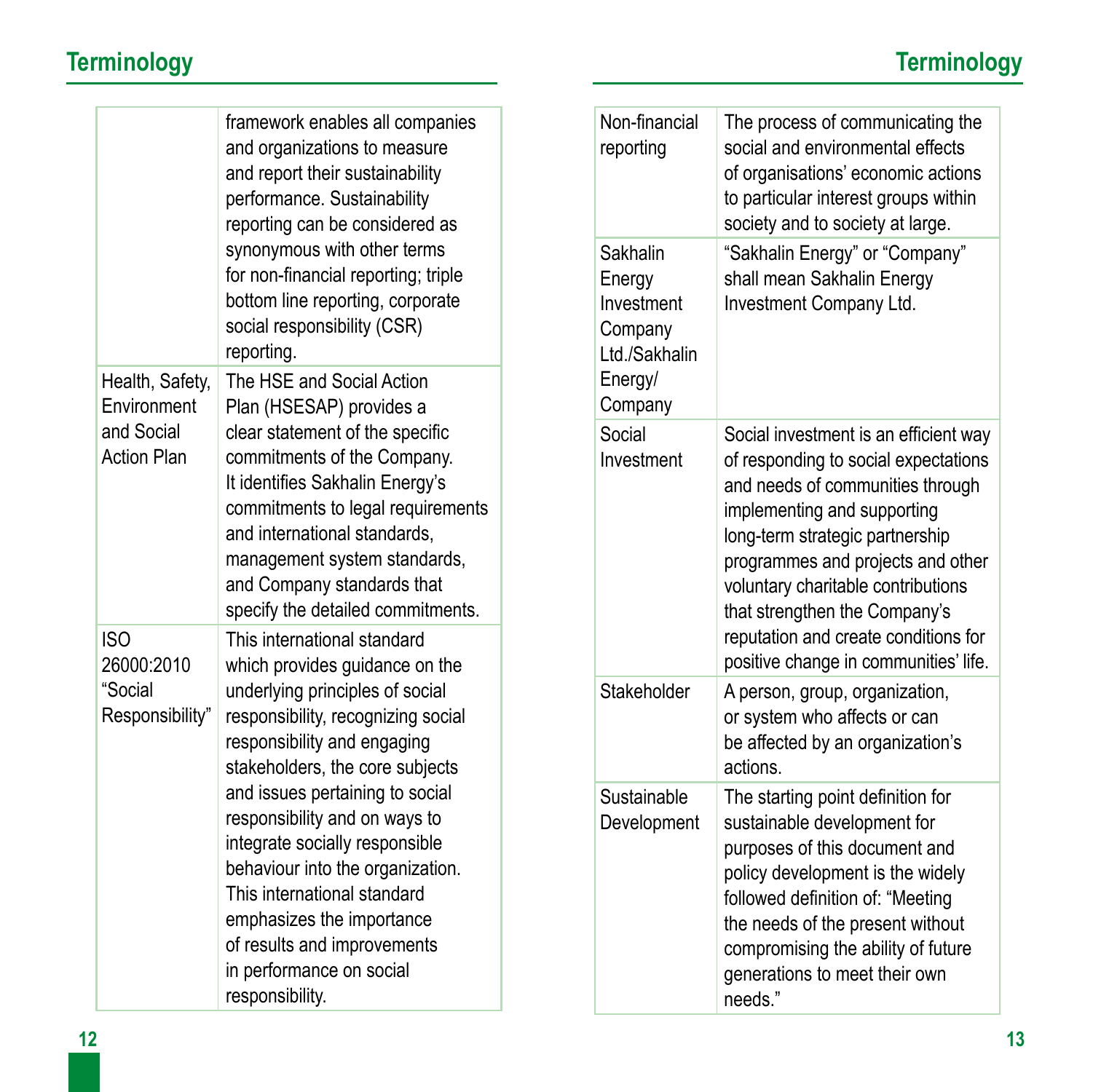# **Terminology**

| The United<br><b>Nations Global</b><br>Compact | A United Nation's strategic policy<br>initiative to encourage businesses<br>worldwide to adopt sustainable and<br>socially responsible policies, and<br>to report on their implementation.<br>Joining to Global Compact<br>businesses commit to aligning their |
|------------------------------------------------|----------------------------------------------------------------------------------------------------------------------------------------------------------------------------------------------------------------------------------------------------------------|
|                                                | operations and strategies with ten<br>universally accepted principles in                                                                                                                                                                                       |
|                                                | the areas of human rights, labour,<br>environment and anti-corruption.                                                                                                                                                                                         |

#### **Acronyms and abbreviations**

| AA1000SES  | AA1000 Stakeholder Engagement<br>Standard             |
|------------|-------------------------------------------------------|
| CED        | <b>Committee of Executive Directors</b>               |
| CEO        | <b>Chief Executive Officer</b>                        |
| CSR        | <b>Corporate Social Responsibility</b>                |
| GRI        | <b>Global Reporting Initiative</b>                    |
| HSE        | Health, safety and environment                        |
| HSESAP     | Health, Safety, Environment and<br>Social Action Plan |
| <b>ISO</b> | International Standardization<br>Organization         |
| PAP        | Project affected population                           |
| SD         | Sustainable Development                               |
| SI         | Social Investment                                     |
| SP         | Social performance                                    |
| UN         | The United Nations                                    |
| GC         | Global Compact                                        |